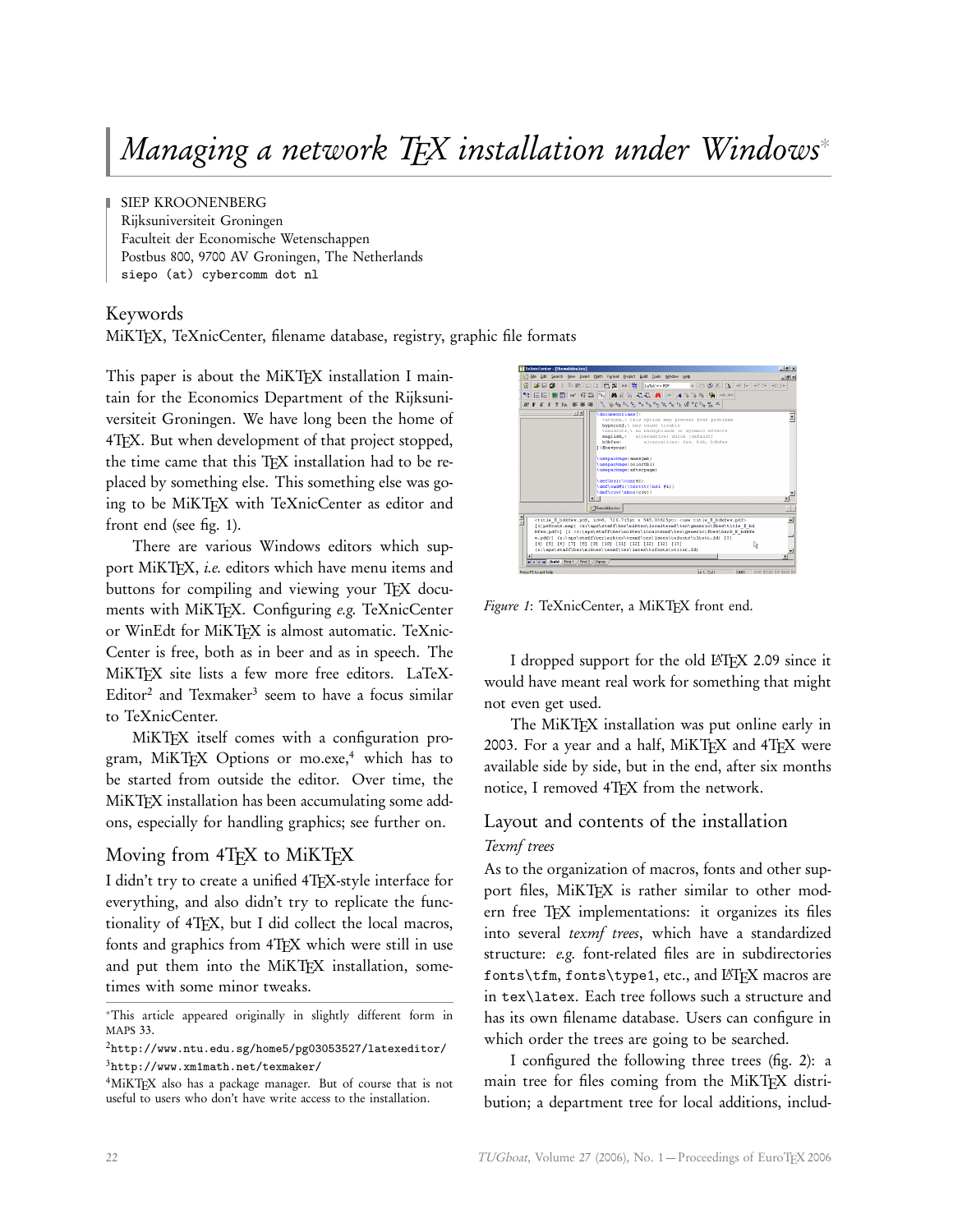| MiKTeX Options 2.4.1451                                                                                                                                | $ ?  \times$        |  |  |  |
|--------------------------------------------------------------------------------------------------------------------------------------------------------|---------------------|--|--|--|
| Roots   TeX Formats   Languages   Packages  <br>General                                                                                                |                     |  |  |  |
| <b>TEXMF</b> root directories:                                                                                                                         |                     |  |  |  |
| Path<br>Description                                                                                                                                    | <b>Refresh FNDB</b> |  |  |  |
| Local TEXMF dire<br>x:\miktex<br>z:\aps\staff\ber\miktex\localt                                                                                        | Up.                 |  |  |  |
| z:\aps\staff\ber\miktex\texmf                                                                                                                          | Down                |  |  |  |
|                                                                                                                                                        | Add                 |  |  |  |
|                                                                                                                                                        | Remove              |  |  |  |
|                                                                                                                                                        | Declare Local       |  |  |  |
|                                                                                                                                                        |                     |  |  |  |
| The order in the list determines the order, in which the<br>root directories are searched.<br>The local directory receives on the fly generated files. |                     |  |  |  |
|                                                                                                                                                        |                     |  |  |  |
| 0K<br>Cancel                                                                                                                                           | Apply               |  |  |  |

*Figure 2*: Defining texmf trees and their priorities with MiKT<sub>F</sub>X options.

ing the files inherited from the 4TFX installation; and a user tree for people's own macros and other files. Users have write access only to their own user tree. With this setup, a MiKTEX upgrade won't interfere with the department tree, and anything done to the network installation leaves user files alone.

# *Package selection*

MiKTEX is distributed as a setup program and a set of packages. The MiKTEX Setup Wizard lets you choose between three initial package sets: small, large or everything, which you can modify later on. I picked the 'large' package set, and added and removed some packages afterwards.

# *Add-ons*

Add-ons to MiKTFX originally included GSview and Ghostscript, but for the current edition, this was no longer necessary, since these programs were already installed separately.

For better scripting, I included the Perl . exe and .dll files, but placed them outside the search path. If people have a need for Perl then they can install their own copy, without these two files getting in the way.

# Graphics support

# *Drawing programs*

Our MiKTEX installation includes a couple of drawing programs. One of these is Ipe (http://ipe.



*Figure 3*: The Ipe drawing program has views or pages which are really assemblies of 'layers'.

compgeom.org), which has a few interesting features (fig. 3):

- It uses pdflatex in the background for typesetting text elements. You can tune typographic details with L<sup>AT</sup>FX preamble commands.
- It can import arbitrary pdf via a separate conversion utility.
- A drawing can be layered in the sense that it can be displayed incrementally in a pdf presentation. In fact, Ipe also advertises itself as a tool for making presentations.

A second drawing program is LATEXCAD, which generates LHFX picture environments. It is very old and basic and is only included for people who still have old LATFXCAD drawings in use.

#### *Converters*

I also added some PostScript, EPS and PDF conversion scripts, with desktop shortcuts which can be used as drag-and-drop targets. For conversion from PDF to EPS or PostScript I added the xpdf utilities.

For the next edition, this is to be replaced with the epspdf GUI conversion utility; see http://tex. aanhet.net/epspdf/.

There is also an installer for wmf2eps. This program offers a fairly practical way to make graphics from MS Office and other Windows programs available to LATEX. It seems that not much has happened with it lately, but it still works well enough. It relies on a virtual printer driver, and therefore isn't a good candidate for a network install. Its main advantage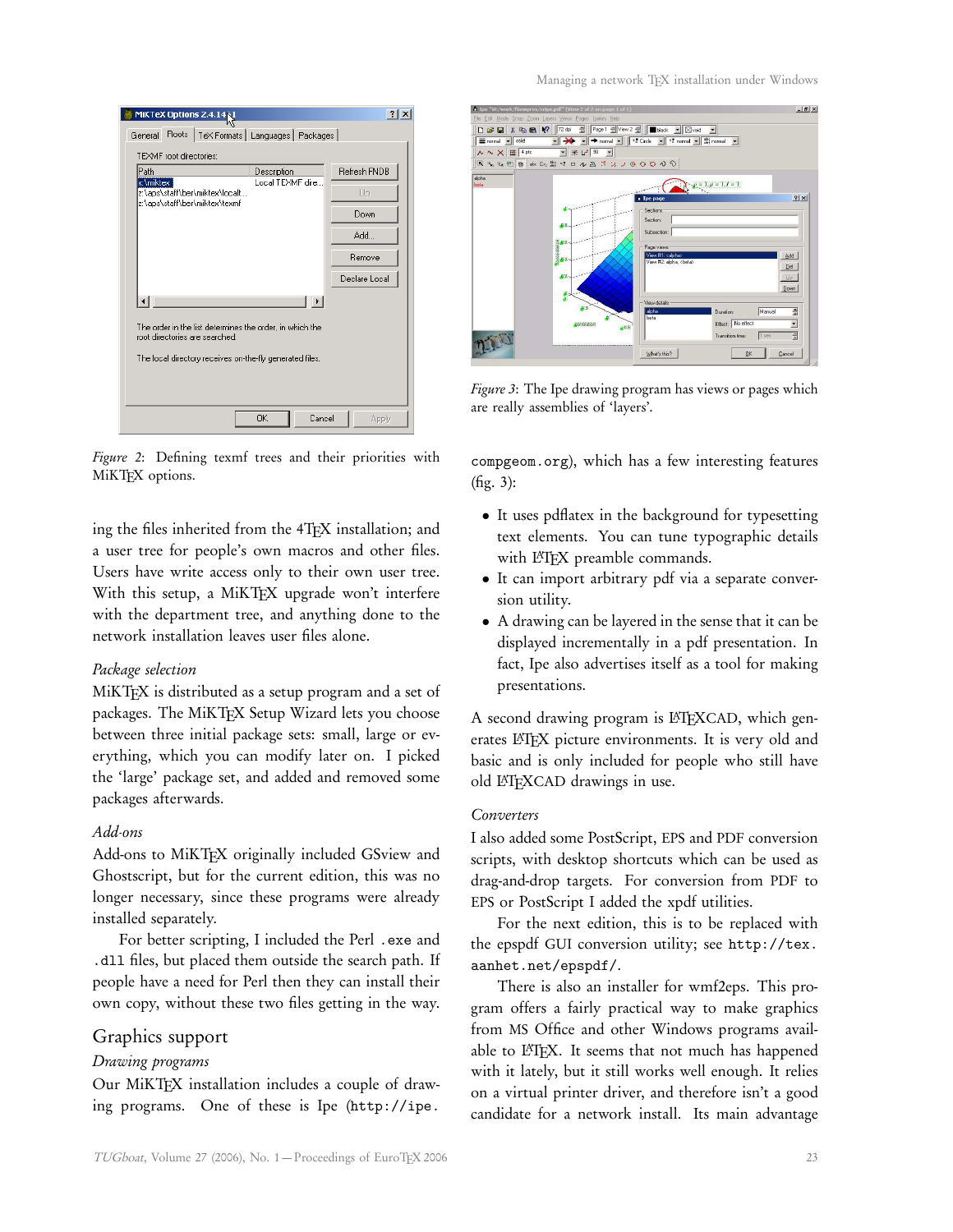Siep Kroonenberg

|                                                              | PostScript- and pdf conve | ×                |
|--------------------------------------------------------------|---------------------------|------------------|
| Configure                                                    |                           | Help             |
|                                                              | Directory X:/work/TestTpX |                  |
| File                                                         | test.eps                  |                  |
| Type                                                         | eps                       |                  |
| Pages                                                        | 1                         |                  |
| Grayscaling                                                  |                           | Output format    |
|                                                              | C No color conversion     | (•̃pdf           |
| C Try to grayscale                                           |                           | $\mathbb{C}$ eps |
| Свs<br>$\heartsuit$ . Try harder to grayscale $\blacksquare$ |                           |                  |
| Ⅰ Eompute tight boundingbox                                  |                           |                  |
| C Convert all pages C Page:                                  |                           |                  |
| View                                                         | Open Convert and save     | Done             |

Figure 4: Epspdf, a new PostScript/EPS/PDF conversion utility

over simply printing to an EPS file is that it calculates a tight bounding box, rather than just turning an entire page into a graphic.

Epspdf can fix bounding boxes, using Ghostscript's boundingbox device, so I may decide to drop wmf2eps altogether.<sup>5</sup>

# An installer

Installation of the network version involves:

- storing configuration information in the registry
- creating the user tree if it doesn't exist
- creating desktop and start menu shortcuts
- generating the filename database

Because our desktop systems are very standardized, none of this requires user input.

# Filename database

MiKTFX's texmf trees have an important and annoying difference with the more unixy varieties: the filename database of a tree is not stored with that tree, but in a designated 'local' tree which receives generated files. This local tree can only be the user tree. That means that it is up to the user to update his filename database if items are added to or moved around in the global installation.

The filename database can be generated from the MiKTEX Options program but, fortunately for writers of installation scripts, it can also be done from the command line:

# initexmf --update-fndb

It happens often enough that the installation fails because the user becomes impatient with the generation of the filename database. Without the help of this database, MiKTEX becomes very very slow. To minimize the problem, I saved filename database generation till last in the installation process and preceded it with dire warnings about not interrupting the installer. If these warnings are ignored, then the filename database can still be generated after the fact from the MiKTFX Options program. An alternative would be to copy a pregenerated filename database to the right place during installation.

# Dealing with the registry

Under Windows, almost all configuration information is stored in the registry.

The registry contains a set of hierarchically organized keys. There are several root keys. The most important ones are HKEY\_CURRENT\_USER and HKEY\_LOCAL\_ MACHINE, HKCU and HKLM in short. The HKCU part of the registry may be on a network drive. HKLM is normally in a subdirectory of the Windows directory.

The actual information is contained in values under those keys. Values are name-data pairs.

For users, there are very few reasons to edit the registry directly. There are almost always specialized menu entries and dialogs available, such as Tools menus and Control Panel entries.

# Registry tools

If you do need to view or manipulate the registry directly, Windows has a number of tools: you can browse the registry with regedit;<sup>6</sup> and you can export and import registry keys to and from . reg files with either regedit or the command-line tool reg.exe. These . reg files are editable text files. reg.exe may not be installed by default, though. Type 'reg /?' for help.

<sup>&</sup>lt;sup>5</sup>There is also a Linux program called wmf2eps, but I have had mixed results with it. It seems better to convert WMF and EMF graphics to EPS or PDF on the original system before trying to use them elsewhere.

<sup>&</sup>lt;sup>6</sup>Under earlier versions of Windows, regedit and regedt32 each could do things that the other couldn't. Under Windows XP, regedit combines the functionality of the earlier regedit and regedt32. Its version of regedt32 simply starts up regedit.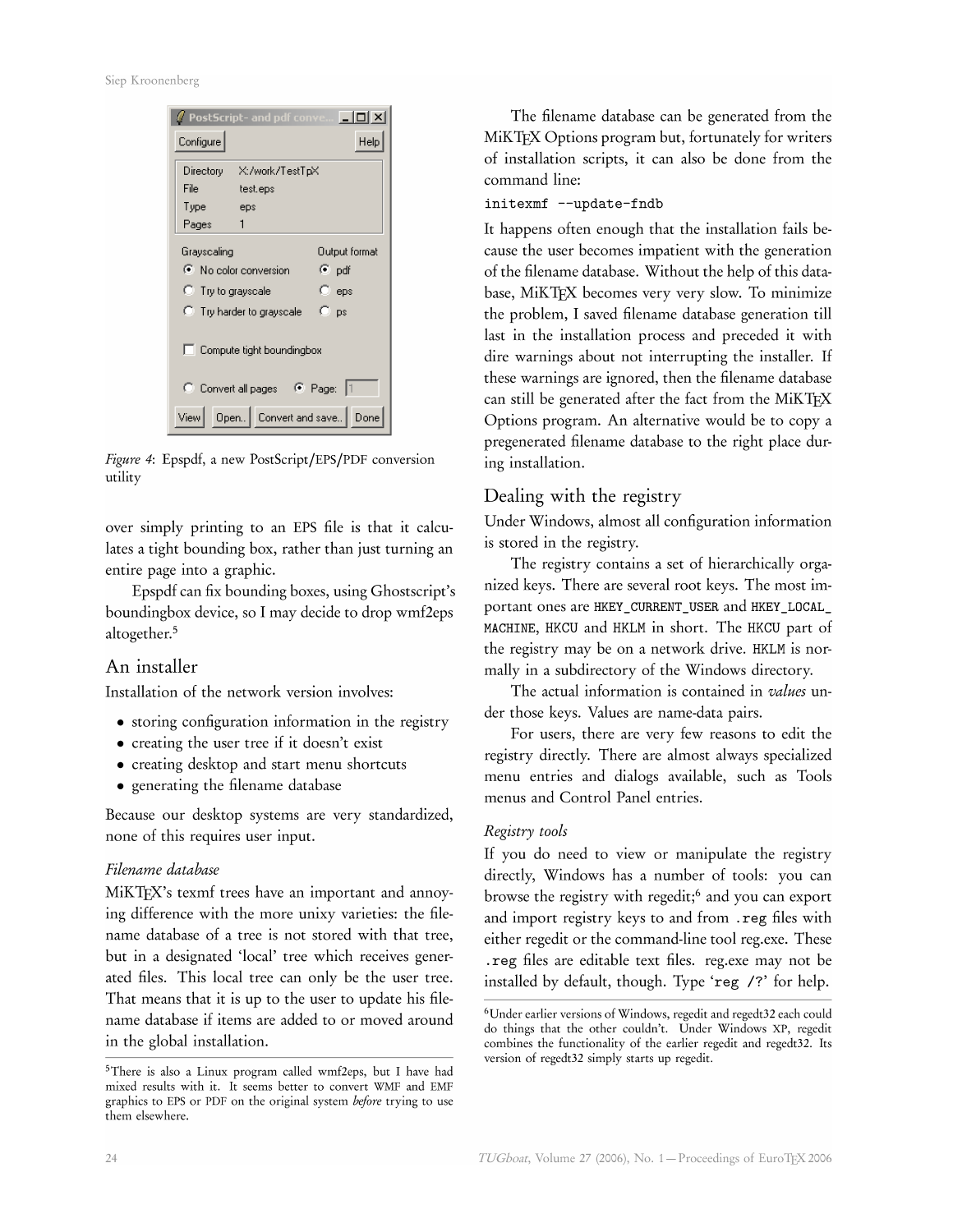Various programming languages, including Perl, VBScript and installer programs, also have functions for accessing the registry.

#### *Finding out what registry values are needed*

There are a number of techniques for identifying the registry settings that you need: one way would be to inspect the source code of the original installer.

A second method is browsing and searching the registry for likely strings, and then testing whether you have captured enough to make the program work as intended. However, such testing can be time-consuming since you sometimes have to re-login or reboot before the changes take effect.

A third method is to export the registry to a text file before installation and after installation or first use, and compare the differences. There exist automated installers which do just this, but the GNU diff program works just fine.

You still have to decide which differences matter. There will probably a lot of spurious differences. For example, most programs record window positions and most recently used files in the registry.

Also, some information which occurs only once can appear to occur multiple times. In particular, under Windows 2000 and later, the keys under HKEY\_ CLASSES\_ROOT (HKCR) are copies of keys from under HKLM\software\classes and HKCU\software\ classes.

#### *All users or not: HKLM vs. HKCU*

Often, when you install software, there is a choice whether or not to install for all users. If you do, keys are added under HKLM\software; otherwise, under HKCU\software.

# *Where to look*

The most important settings are put in software\ 〈*program*〉 and software\classes (either from HKLM or from HKCU). The keys under classes define file types and define what happens when you double-click a file in Windows Explorer. Command-line programs may not need any entries here.

Uninstall information can be found under HKLM\ software\Microsoft\Windows\CurrentVersion \Uninstall. Our MiKTEX installation doesn't have an uninstaller yet.

## *Registry entries for MiKTEX itself*

MiKTFX makes very modest use of the registry. It just records the locations of the texmf trees, stores uninstall information, and defines the .dvi file type, associating it with the yap previewer.

I also added the MiKTFX binaries directory to the search path, for those people who prefer to run MiKT<sub>F</sub>X from the command line. On Windows 2000 and Windows XP the search path and other such environment variables are stored in the registry; under HKCU\software\environment for the current user, and HKLM\system\currentcontrolset\control\ session manager\environment for the local system.

# *Registry entries for Ghostscript and GSview*

Ghostscript needs to record the location of the main .dll and of its own fonts and support files. GSview defines the .eps and .ps file types and associates them with itself.

# *Registry entries for TeXnicCenter*

TeXnicCenter stores a lot of information in the registry, but it can configure itself when it is started for the first time if it can find the MiKTEX, Acrobat, Ghostscript, and GSview registry settings. All the user has to do is to answer 'yes' a few times. I decided to leave configuration of TeXnicCenter to itself.

It is possible to rerun the TeXnicCenter configuration wizard at a later date. This may come in handy whenever MiKTEX or Ghostscript or GSview has moved, or Adobe Reader has been upgraded.

It would be nice for TeXnicCenter to check at startup whether these programs are still at their previous location.

#### More installers

I started out with one installer, but now there are several.

#### *A network installation for a LATEX course*

A second network installation was needed for a computer course for econometrics students. This installation is a slightly stripped-down version of the first one: no department tree, and without some of the add-ons.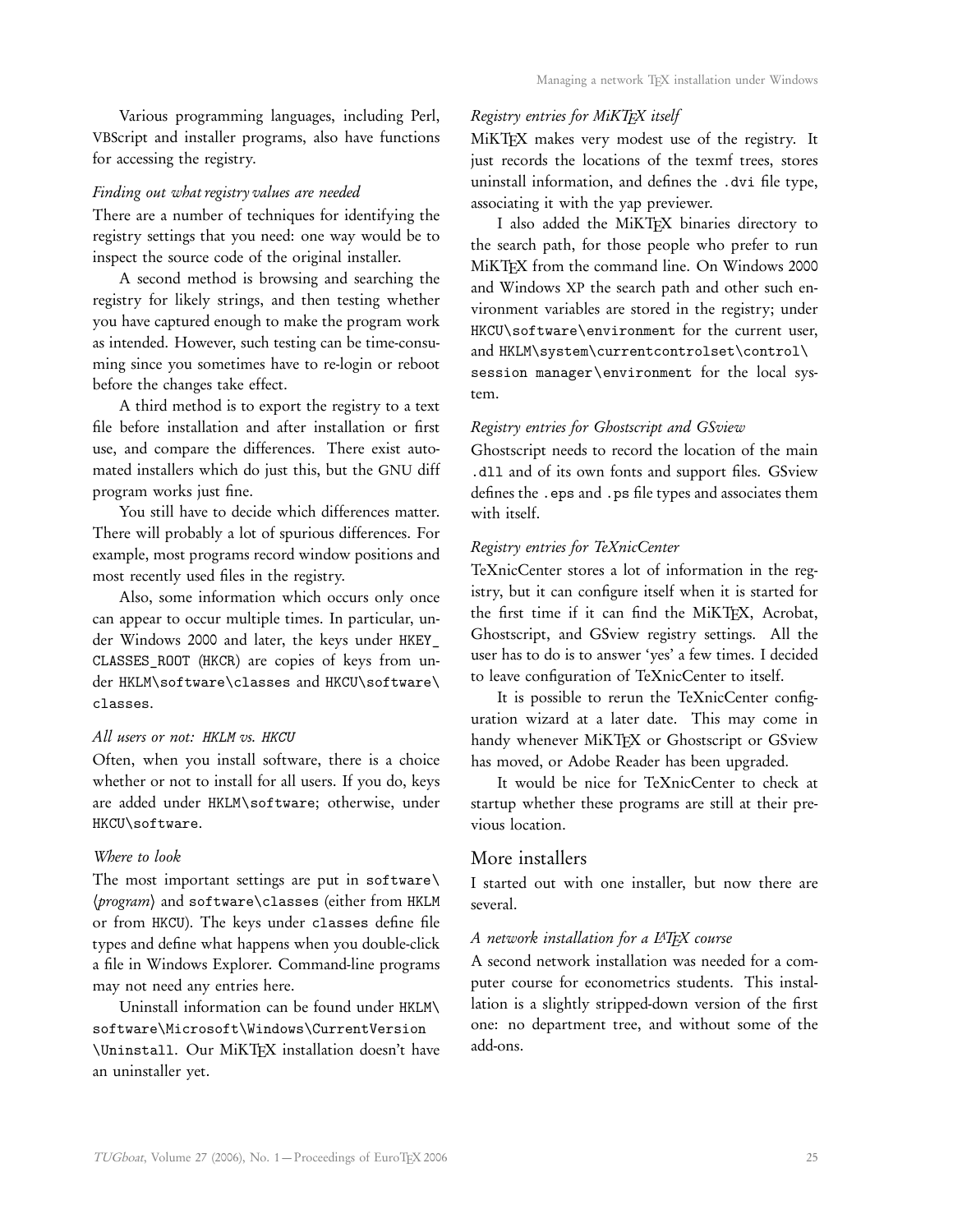#### Siep Kroonenberg

# *A cd installation*

Earlier, I had already made a cd with the standard installers for MiKTEX, Ghostscript, GSview and TeXnic-Center, and a copy of the department tree, plus a file with instructions how to put everything together.

There were two problems with this: it was complicated enough that some people preferred to let me install MiKTEX for them, and other people figured that they might as well download and install MiKTEX directly from the Internet. Which was not exactly wrong, but differences in their setup sometimes made it difficult to debug their problems.

So I hope that the new installer cd has persuaded some people to avoid the do-it-yourself install.

# *The differences*

I already listed some of the differences between staff and student installations. Some differences between the network and cd installers are:

With the cd installer, users can choose locations  $\Box$ for the main installation and for their own data. These locations are fixed in the network version.

The cd installer has to copy everything to the hard  $\Box$ disk, whereas in the network version everything is already in place. In fact, re-running the network installer is no big deal. Which is just as well, since time and again configurations get messed up by a malfunctioning network or other mishaps.

The cd installer tests for Ghostscript and GSview.  $\Box$ If they are missing, the user first has to install these programs, *e.g.* with the installers provided on the cd. The network version simply knows that Ghostscript and GSview are present and where they are.

The cd does an 'All users' install; the network  $\Box$ version doesn't. Since on our network the HKCU part of the registry and the start menu are on the user's network drive, you can run MiKTEX from any workstation on the network.

The cd only contains MiKTEX fonts, not the ad- $\Box$ ditional department fonts. Adding fonts in MiKTEX 2.4 is tricky at best. Adding them to systems that I didn't control caused too much grief.

It was not difficult to create the installer script as one main script with four different wrapper scripts.

I kept the installation and the installer on a Linux Samba server. I managed to put all 'real' files in a single directory tree, and to access these files through four different sets of symlinks. This prevented worries about keeping the versions in sync.

# *Installer programs*

The standard way to distribute applications at our university is to create entries in NAL, or Novell Application Launcher, using Novell ZENworks. As I understand it, ZEN identifies file system and registry differences before and after installation. With ZEN, an installer can make system changes for which the user wouldn't have permissions without ZEN. However, a first attempt to create such a NAL entry for MiKTEX, done together with our NAL specialist, was not exactly smooth sailing.

I needed something that I could develop and test on my own system. This was even more important for the student install for the LATEX course, where I had to do everything through intermediaries who weren't even in the same building.

In the first edition, which didn't include a cd counterpart, I could make do with a batch file with some embedded Perl code<sup>7</sup> for manipulating the search path.

The cd version of the second edition required user interaction, first for telling users to install Ghostscript if it wasn't found, second for asking users where MiKTEX should be installed. So it was really time to switch to a GUI installer.

I picked NSIS.<sup>8</sup> It is completely scriptable and can be used from the command line.<sup>9</sup> It has functions for reading and writing the registry and for creating shortcuts. It offers string handling and conditionals. You can choose to what extent you want to package files into the installer itself, *i.e.* you can also tell the installer to copy files straight from the installation media to the target system.

The principal drawback of NSIS is very low-level string handling, which is quite painful if you are used to Perl string handling and regular expressions.

<sup>8</sup>http://nsis.sourceforge.net/

<sup>7</sup>That is, the batchfile calls Perl with the -x switch and itself as parameter; see the perlrun man page.

<sup>9</sup>For GUI addicts, there is an interface with some buttons to push. There are also third-party editors with a GUI for building dialog boxes.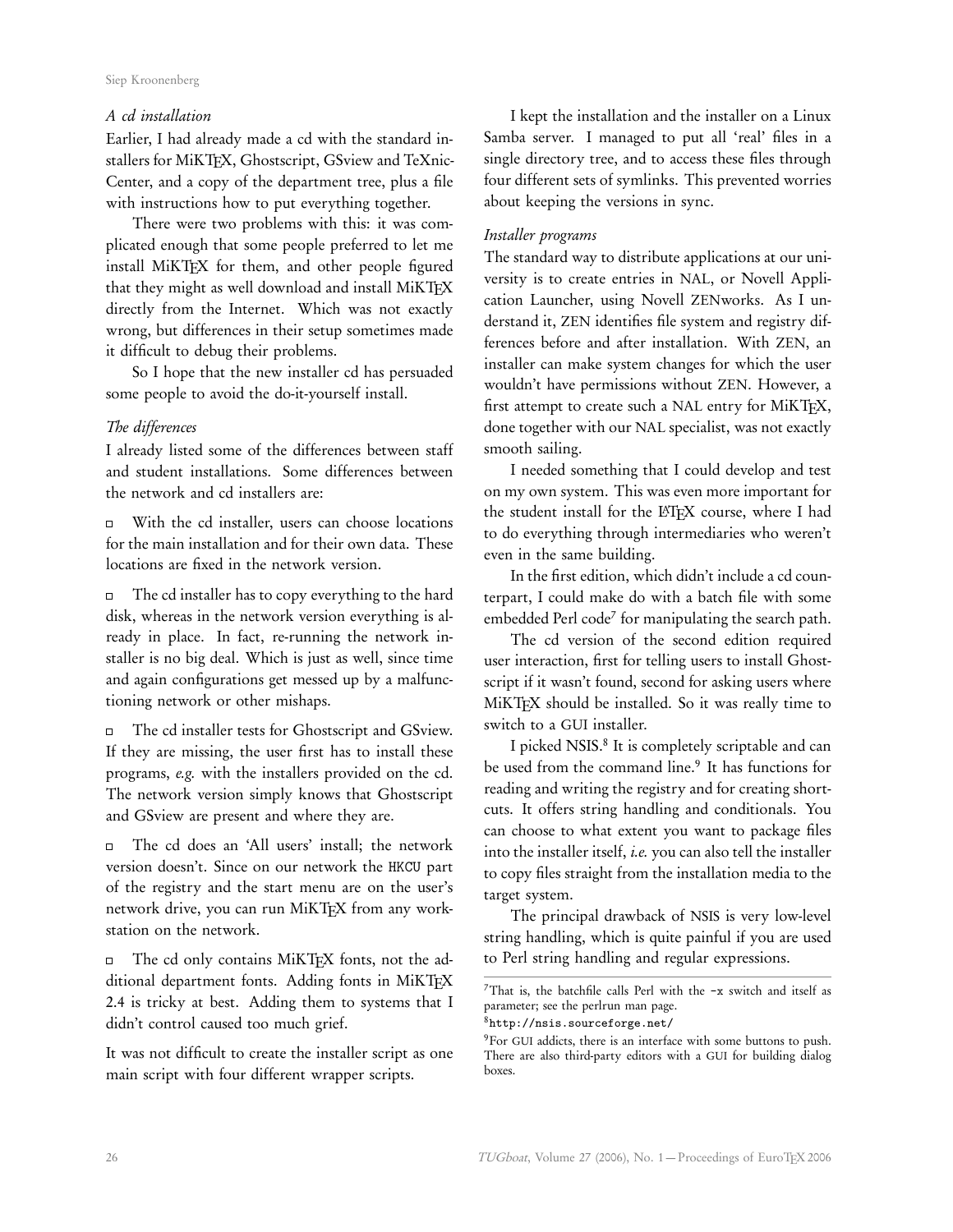I have also heard good things about InnoSetup (http://www.jrsoftware.org/isinfo.php), but by then I was almost finished with my NSIS installer.

# Development and testing

# *Virtual machines*

Nowadays, you don't need physical test machines any more; with software such as VMware you can create virtual guest machines for testing inside a host, *e.g.* inside your everyday PC. The hard disk of this guest computer is a very large file on the host's disk. Its screen can take up the entire physical screen, but it can also run inside a window, whatever is convenient. If host and guest have similar processors, performance can be quite decent. VMware supports Windows and Linux hosts.

There are other options for virtual machines, both commercial and free: the Xen project (xensource. com) is getting a lot of attention, and may in time become a very interesting alternative. See also Parallels (http://parallels.com), QEMU (qemu.org), Win4Lin (win4lin.com) and Virtual PC (microsoft. com).<sup>10</sup> Some of these emulators are focused more on running Windows applications than on creating a realistic test environment.

For testing installers, you can create a 'clean' virtual machine with just Windows and some indispensable programs installed. Then you can run simulations on copies of this virtual machine. Getting another clean test machine is just a matter of making a fresh copy of the original one, which takes only minutes.

#### *Virtual networking*

For networking, I let VMware create what it calls a host-only network, with no direct access to an external network. This saves me the hassle of protecting virtual Windows machines against malware from the Internet. I configured the Linux host as a Samba server, with the MiKTEX installation in a Samba share, and the user's home directory in another share. (See figures 4 and 5.)



*Figure 5*: The Samba shares seen from the Windows client machine. It doesn't make a difference whether the Windows machine is physical or virtual.

| F<br>siepo                     |                                                           |                     |                       |
|--------------------------------|-----------------------------------------------------------|---------------------|-----------------------|
| Edit<br>File<br>View<br>Places | Help                                                      |                     |                       |
| Name                           | home                                                      |                     | 面                     |
| miktex<br>$\triangledown$      | Edit<br>Help<br>View<br>Places<br>File                    |                     |                       |
| dvipdfm<br>b                   | Name<br>÷                                                 | Date Modified       | Size<br>۰             |
|                                | 1 Ian<br>$\overline{\mathbf{v}}$                          | 2005-10-13 17:39:29 | ÷                     |
| dvips<br>Þ.                    | aps<br>v                                                  | 2005-08-22 22:55:54 | S.                    |
| fonts<br>b                     | Þ<br>common                                               | 2005-03-26 21:32:11 | ÷                     |
| miktex<br>$\blacktriangledown$ | v<br>$\Box$ staff                                         | 2005-03-26 21:26:56 | $\sim$                |
| config<br>$\blacktriangledown$ | ber<br>$\overline{v}$                                     | 2005-08-22 21:19:20 | $\ddot{\phantom{0}}$  |
| texmf0.fndl                    | mikbak<br>Þ                                               | 2005-08-22 21:57:15 | S.                    |
| texmf1.fndt                    | miktex<br>$\overline{\nabla}$                             | 2005-08-22 22:31:09 | $\sim$                |
| texmf2.fndl                    | TeXnicCenter<br>b                                         | 2005-02-20 18:40:48 | ä,                    |
| $D$ $P$ fmt<br>$\overline{A}$  | Install<br>b                                              | 2005-08-12 12:42:56 | $\scriptstyle\rm ex$  |
| 32 items, Free<br>siepo v      | $\triangleright$ Tipe-6.0                                 | 2005-02-20 18:33:00 |                       |
|                                | $\overline{ }$<br><b>Hara</b>                             |                     | $\blacktriangleright$ |
|                                | home $\blacktriangledown$<br>11 items, Free space: 8.7 GB |                     |                       |

*Figure 6*: The Samba shares seen from the Linux server. It makes no difference whether the server is a separate machine, a VMware host or a second VMware guest machine.

#### *Roaming profiles*

The university has started using *roaming profiles*. The idea is to place user configuration data as much as possible on their own network home drive. This includes *e.g.* users' start menus and the HKCU part of the registry.

With Samba, roaming profiles means configuring the (or a) Samba server as a PDC or Primary Domain Controller. This is no fun. It means creating things called machine accounts for the client machines, and painstakingly reading Samba documentation. A very helpful and funny guide was 'The Unoffical Samba HOWTO'. You can find this document via the Samba site. Its current location is http: //hr.uoregon.edu/davidrl/docs/samba.html.

For testing, I now make clean MiKTEX-free profiles, with just the worst default Windows settings fixed, and work with copies of those clean profiles, just as I already did with guest machines.

<sup>10</sup>Virtual PC was bought from Connectix by Microsoft in the second half of 2003. The Macintosh version of Virtual PC was at the time the only real option for running Windows on the Mac. I, along with many other Mac owners, was duly shocked by this sellout. But in the meantime, other emulators appeared, and now that the Mac has moved to Intel, we have a choice of methods to run Windows and Windows software on the Mac.